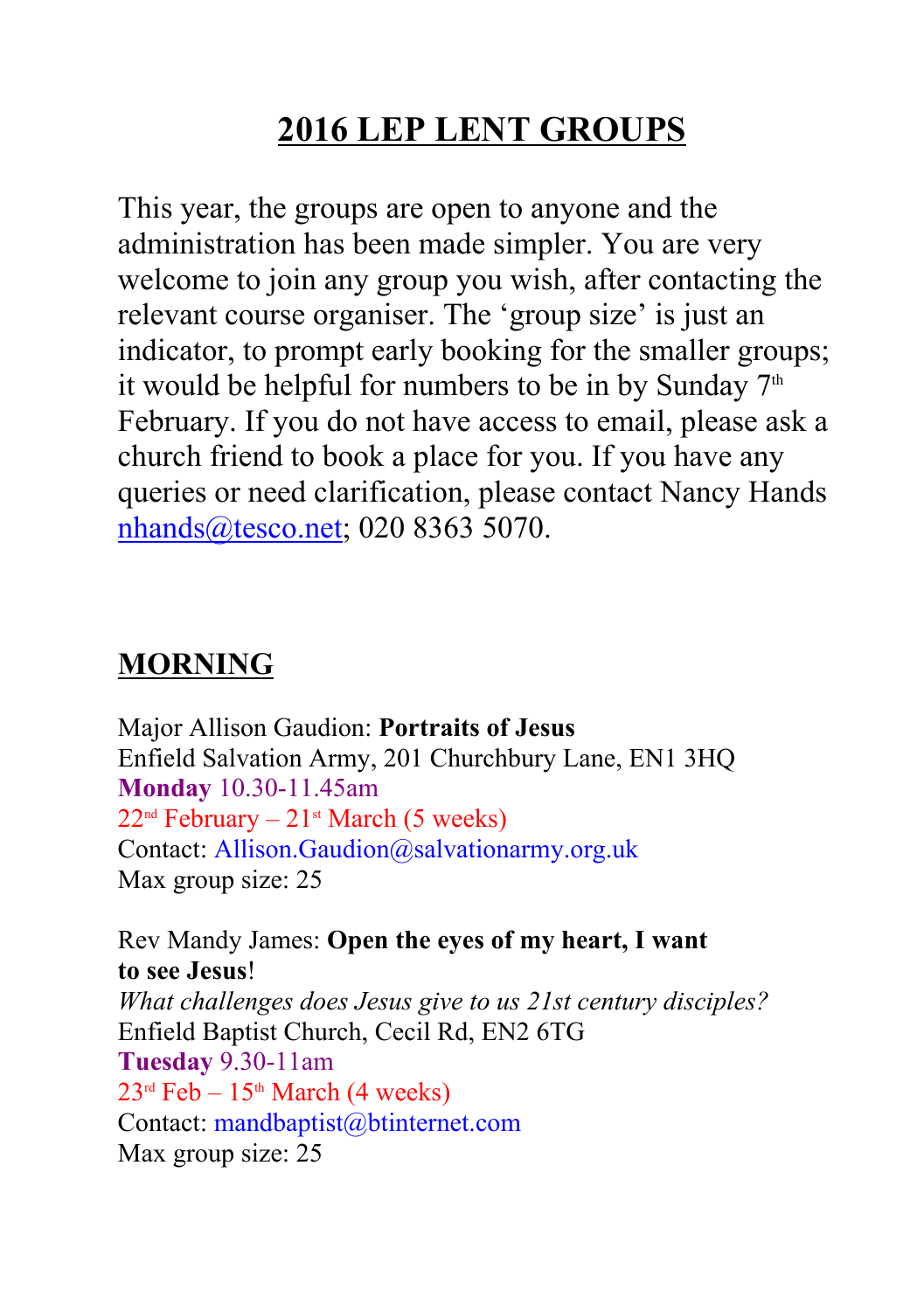Ailsa Bulger: **Dorcas workshop** Charis Centre, Jesus Church, Forty Hill, EN2 9EU **Wednesday** 10.30am 12.30  $24<sup>th</sup>$  Feb –  $16<sup>th</sup>$  March (4 weeks) Contact: ailsabulger@btinternet.com Max group size: 15

Rev Dr Steve Griffiths: **Introduction to the Bible** St Andrew's Vicarage, Silver St, EN1 3EG **Thursday** 10.30am – 12md  $25<sup>th</sup>$  February –  $24<sup>th</sup>$  March (5 weeks) Contact: steve.griffiths@london.anglican.org Max group size: 13

Rev Henriette Wentink: **'A Road to the Garden'**  *with opportunity for reflection in creative ways* Lancaster Road URC, Lancaster Rd, EN2 0BS **Friday** 10.30am-12noon  $12<sup>th</sup>$  Feb –  $18<sup>th</sup>$  March (6 weeks) Contact: HenrietteWentinkNL@gmail.com Group size unlimited: all-age, incl parents with toddlers.

## **EVENING**

Rev Mandy James: **Open the eyes of my heart, I want to see Jesus** *(What challenges does Jesus give to us 21st century Christians?)* Enfield Baptist Church, Cecil Rd, EN2 6TG **Monday** 8-9.30pm  $22<sup>nd</sup> Feb - 14<sup>th</sup> March (4 weeks)$ Contact: mandbaptist@btinternet.com Max group size: 25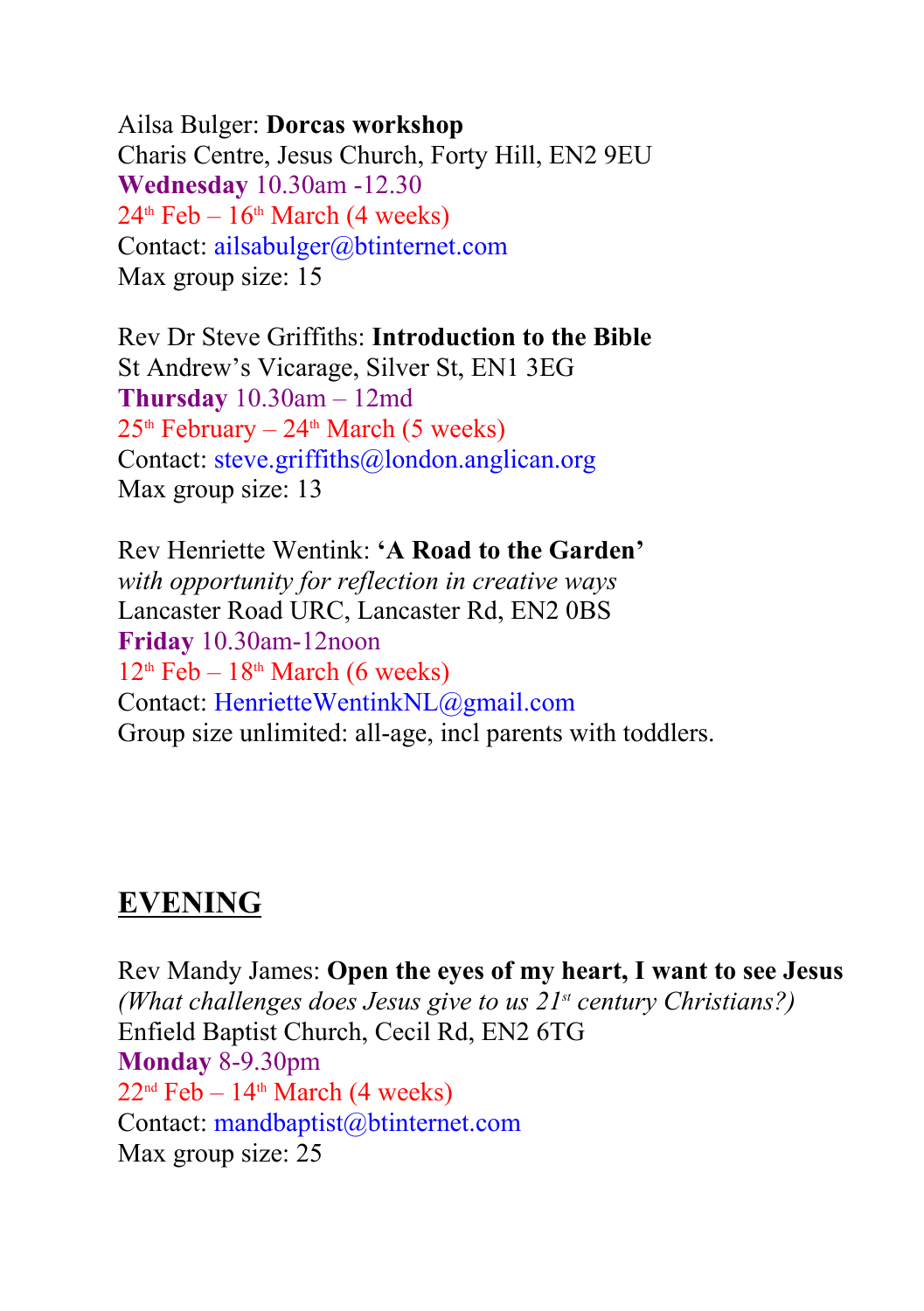Malcolm Green: **An Introduction to Christian Meditation** *(based on the John Main method)* Our Lady and St George, Presbytery, 45 London Rd, EN2 6AS **Monday** 8-9.30pm  $15<sup>th</sup> Feb - 21<sup>st</sup> March (6 weeks)$ Contact: cmenf@talktalk.net or Parish office 8363 2569 Group size unlimited

Rev Ian Crofts: **The Jesus Hope** *Biblical pictures of heaven and the difference it makes to us now* Charis Centre, Jesus Church, Forty Hill, EN2 9EU **Tuesday** 8-9.15pm  $16<sup>th</sup>$  & 23<sup>rd</sup> Feb; 1<sup>st</sup> and 15<sup>th</sup> March (4 weeks with break) Contact: ian.crofts@gmail.co.uk Group size unlimited

Major Allison Gaudion: **Portraits of Jesus** Enfield Salvation Army, 201 Churchbury Lane, EN1 3HQ **Tuesday** 7.30pm – 8.45pm 23<sup>rd</sup> Feb, 8<sup>th</sup>, 15<sup>th</sup>, 22<sup>nd</sup> March (NOT 1<sup>st</sup> March) Contact: Allison.Gaudion@salvationarmy.org.uk Max group size: 25

Robert Davison: **'Heaven : how I got here'***– a Bible study from the Thief's viewpoint, based on a book by Rev Colin Smith* St Paul's Centre Chapel, Old Park Avenue, EN2 6AR **Tuesday** 8pm - 9.30pm  $9<sup>th</sup>$  Feb – 15<sup>th</sup> March (6 weeks) Contact: rcdavison46@gmail.com Max group size: 20

Ailsa Bulger: **Dorcas workshop** Charis Centre, Jesus Church, Forty Hill, EN2 9EU: **Wednesday** 7.30-9.30pm  $24<sup>th</sup>$  Feb –  $16<sup>th</sup>$  March (4 weeks) Contact: ailsabulger@btinternet.com Max group size 15